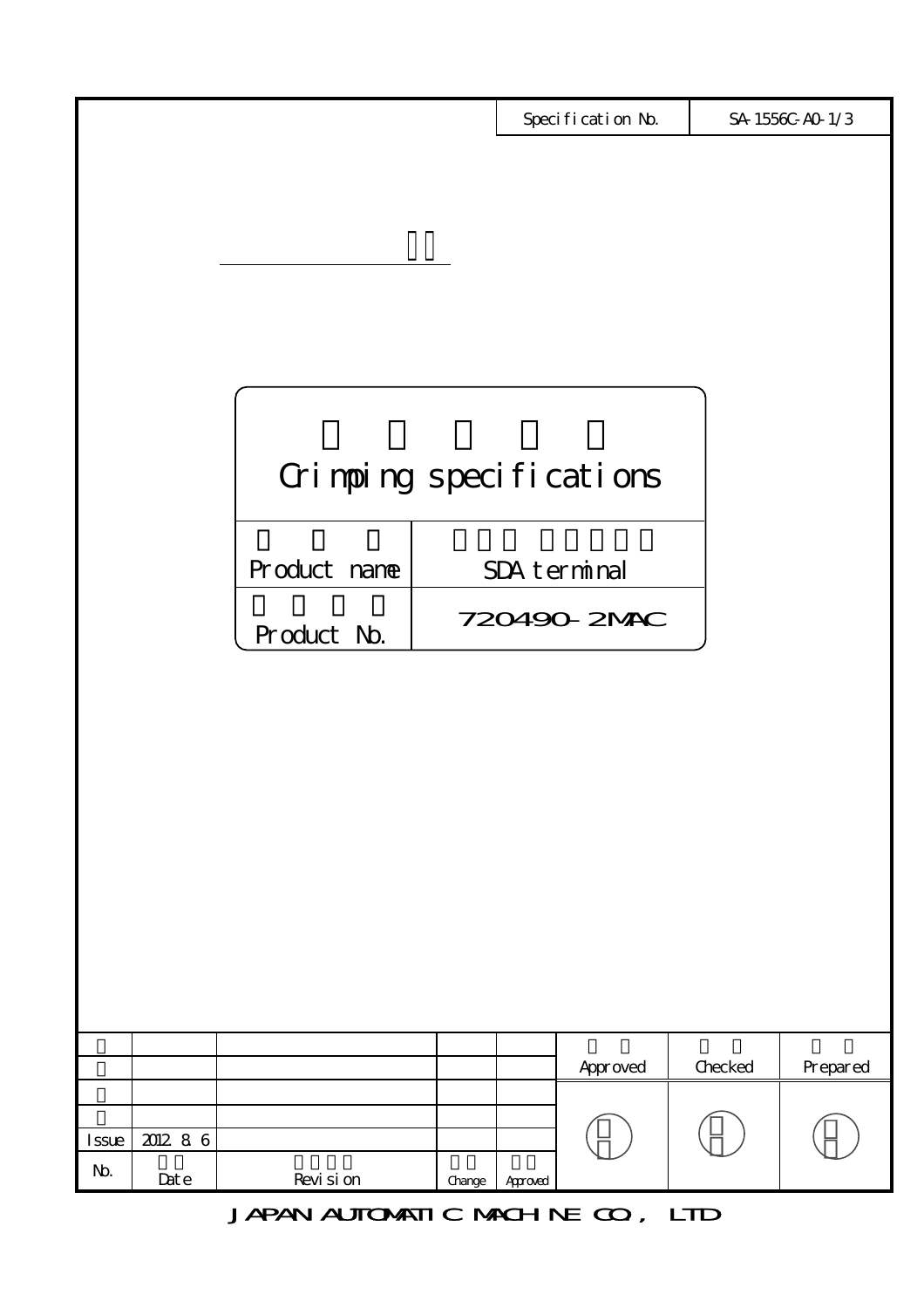$\texttt{pecifications}$  SA-1556C-A0-2/3

Product name SDA terminal

(Scope)

This specification shall be applied to crimping of the following Terminal.

| Terminal No. | Wre size         | Diameter of insulation covering |
|--------------|------------------|---------------------------------|
|              | UL1007 AW#22 #28 | mm                              |

(Crimping standards)

Grimping conditions

|                      |                                         | Wre crimp area<br>(Fig. 1) |                  | Insulation crimp area<br>(Fig. 1) |                    |                                 |                                         |
|----------------------|-----------------------------------------|----------------------------|------------------|-----------------------------------|--------------------|---------------------------------|-----------------------------------------|
| Appl i cat or<br>No. | Wre size                                | Wdt h<br>$\{m\}$           | Hei ght<br>[ mm) | Wdt h<br>$\{rm m}\}$              | Hei ght<br>$\{m\}$ | Insulation<br>$\Omega$ and $er$ | Crimping<br>strength<br>$\{N\}$ or nore |
|                      | U <sub>1007</sub><br>AV $K^*22$         |                            | 0.78 0.83        |                                   | $1.55$ $1.65$      | $\{m\}$<br>1.58                 | 44.1                                    |
|                      | U <sub>1007</sub><br>AWF24              |                            | 0.72 0.77        |                                   | $1.50$ $1.60$      | 1.43                            | 29.4                                    |
| <b>TJS-45100</b>     | (1.0)<br>U <sub>1007</sub><br>AV $K#26$ | 0.65<br>0.70               | (1.6)            | 1.45<br>1.55                      | 1.30               | 19.6                            |                                         |
|                      | U <sub>1007</sub><br>$AWF*28$           |                            | 0.63 0.68        |                                   | 1.45<br>1.55       | 1.20                            | 9.8                                     |

Please contact us if you are use special specific wire.